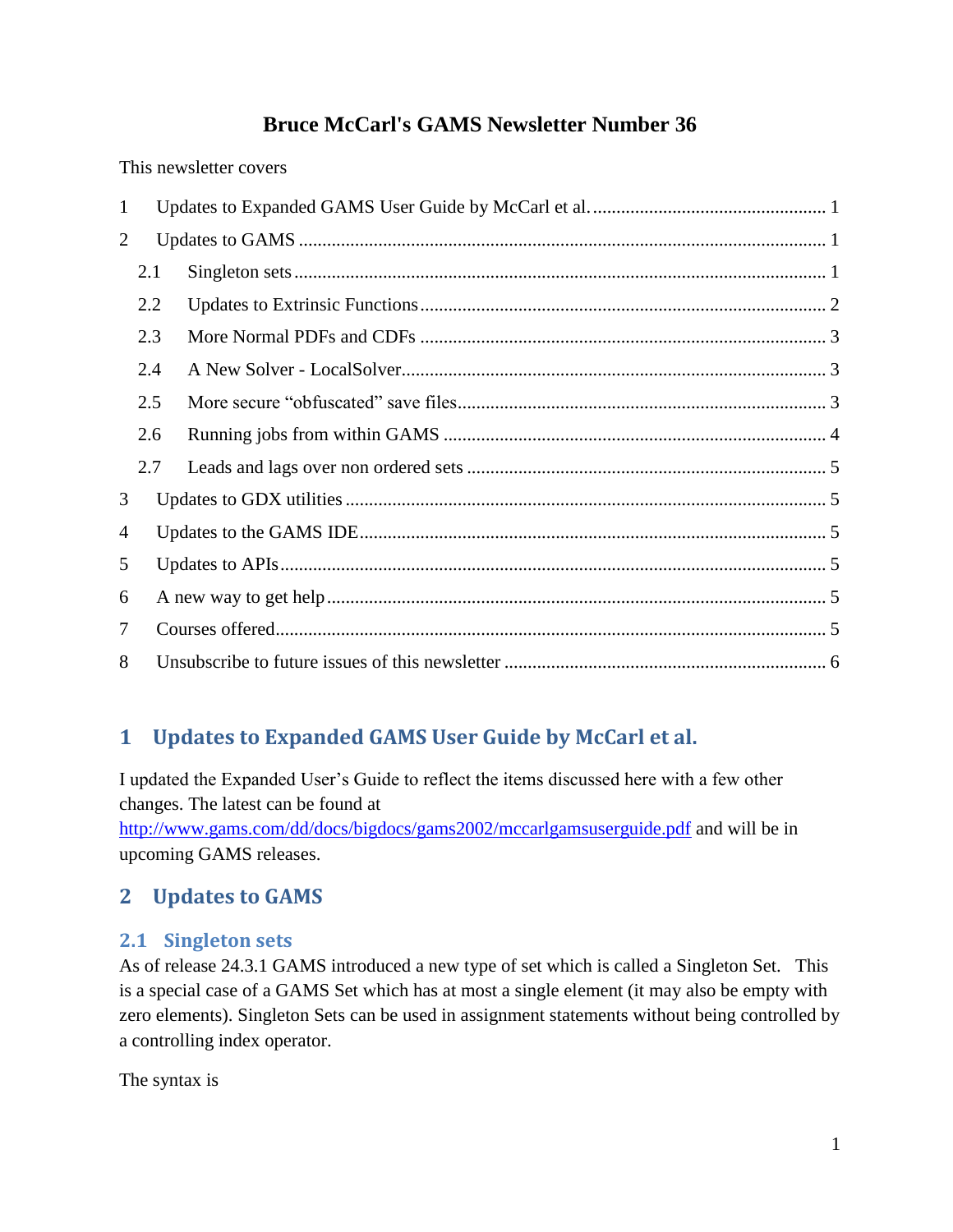| Singleton set | s /oneelement/            |
|---------------|---------------------------|
| Set           | a $/a1*aa3/$              |
| Set           | $b / b1 * b3/$            |
| Singleton set | subsetofa(a) $/a1/$       |
| Singleton set | subsetofb $(b)$ /b3/      |
| Singleton set | $multidim(a, b)$ /a2.b3/; |

where s, subsetofa and multidim are singleton sets in simple set, subset and tuple forms

In addition when assigning to the set it is automatically cleared out first thus

```
Subsetofa("a1")=yes;
Subsetofa("a2")=yes;
```
would result in Subsetofa containing only a2.

In turn one can say

```
parameter xx(a) /a1 10, a2 4, a3 6/;
parameter xy(b) /b1 10, b2 4, b3 6/;
scalar zz;
zz=xx(subsetofa);
zz=xx(subsetofa)+100*xy(subsetofb);
```
without uncontrolled index errors as the singleton sets with single elements are automatically evaluated.

More on this is found in the GAMS USER Guide and the McCarl Guide.

### <span id="page-1-0"></span>**2.2 Updates to Extrinsic Functions**

There have been some developments on extrinsic functions with new programming capabilities, normal related distributions, derivatives and hessian computations. Specifically

- GAMS now allows up to 20 arguments in the specification of a function (used to be 10).
- GAMS now allows extrinsic function libraries that do not have features to return first derivatives and/or Hessian values. GAMS approximates these using finite differences. An example can be found in library file **trilib** which implements a **Sine** function without derivatives leaving their calculation to GAMS.
- New GAMS options have been introduced to allow users to influence the numerical derivative calculations mainly in the context of extrinsic functions, but also in some cases with the calculations using intrinsic functions. This uses option FDDelta to control step size and FDOpt to control derivative and hessian calculation method and scaling. More is in the McCarl Guide and the release notes.
- A new extrinsic function library parcclib was added that accesses the GAMS parameter file. Vary limited information can be found in the GAMS User's Guide, Appendix J.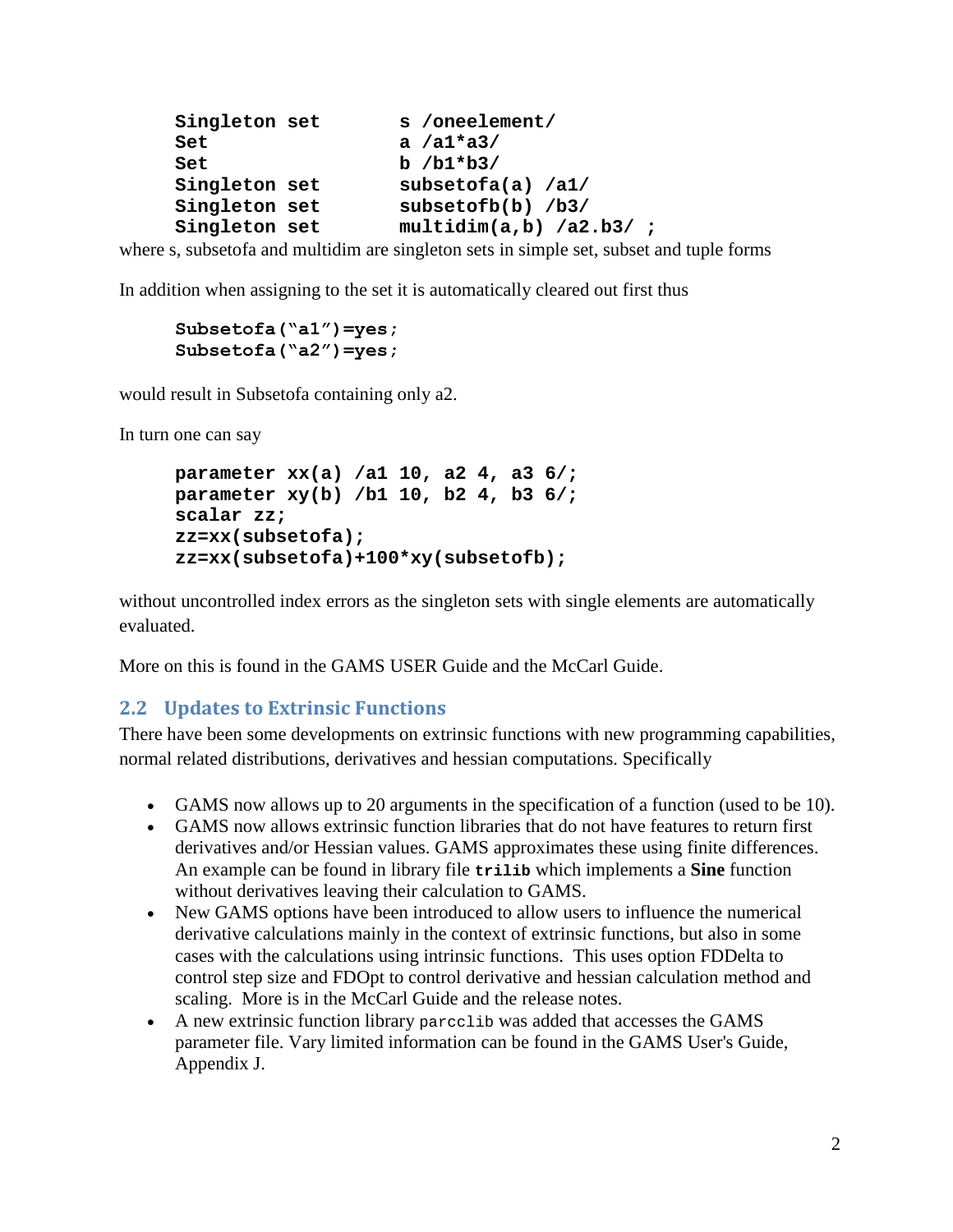## <span id="page-2-0"></span>**2.3 More Normal PDFs and CDFs**

The extrinsic function library **cpp** or **cppcclib** has been expanded to include functions for the PDF and CDF of the trivariate normal distribution along with the univariate and bivariate. Documentation for **cpp** appears in Appendix J of the GAMS User's Guide and in the next version of the McCarl guide.

## <span id="page-2-1"></span>**2.4 A New Solver - LocalSolver**

GAMS added the solver [LocalSolver](http://www.localsolver.com/) 5.0 from Innovation 24 into the group of available solvers. LocalSolver can solve large-scale, mixed-variable, non-convex optimization problems (GAMS model types MIP, (MI)QCP, (MI/D)NLP). It combines local search techniques, constraint propagation and inference techniques, linear and mixed-integer programming techniques, and nonlinear programming techniques in a unique hybrid neighborhood search approach to find high-quality feasible solutions. Hence, LocalSolver offers an alternative for problems where conventional branch-and-bound and/or outer-approximation based solution methods do not provide satisfactory results.

## <span id="page-2-2"></span>**2.5 More secure "obfuscated" save files**

Users can find it desirable to solve models on computational grids or clouds that are outside a secure computing environment. GAMS contains facilities that allows one to prepare a restart files that within it alters all the names and other documentation related to the model so it is virtually impossible to figure out the context. In turn, then this can be more securely used in the less secure environment.

GAMS also contains ways to take a subsequent save file containing results from the less secure environment and back translate it inside the original secure environment.

This is done using an "obfuscated" save files, which is a save file where symbol and UEL names have been obfuscated. Generally this means all the text strings have been changed to computer generated labels that do not convey problem information.

To do this one employs the command line options saveobfuscate (abbreviated as so) and xsaveobfuscate (abbreviated as xso) that respectively generate uncompressed and compressed obfuscated save files. Also the command line option restartNamed (rn) can be used to bring back the original names when restarting from both an obfuscated save file and a regular save file.

The syntax for use is as follows.

 To save a GAMS model for future execution into an obfuscated save file one does

#### **gams trnsport a=c s=0named saveobfuscate=0anon**

where one also must create and retain a regular save file so back translation can be done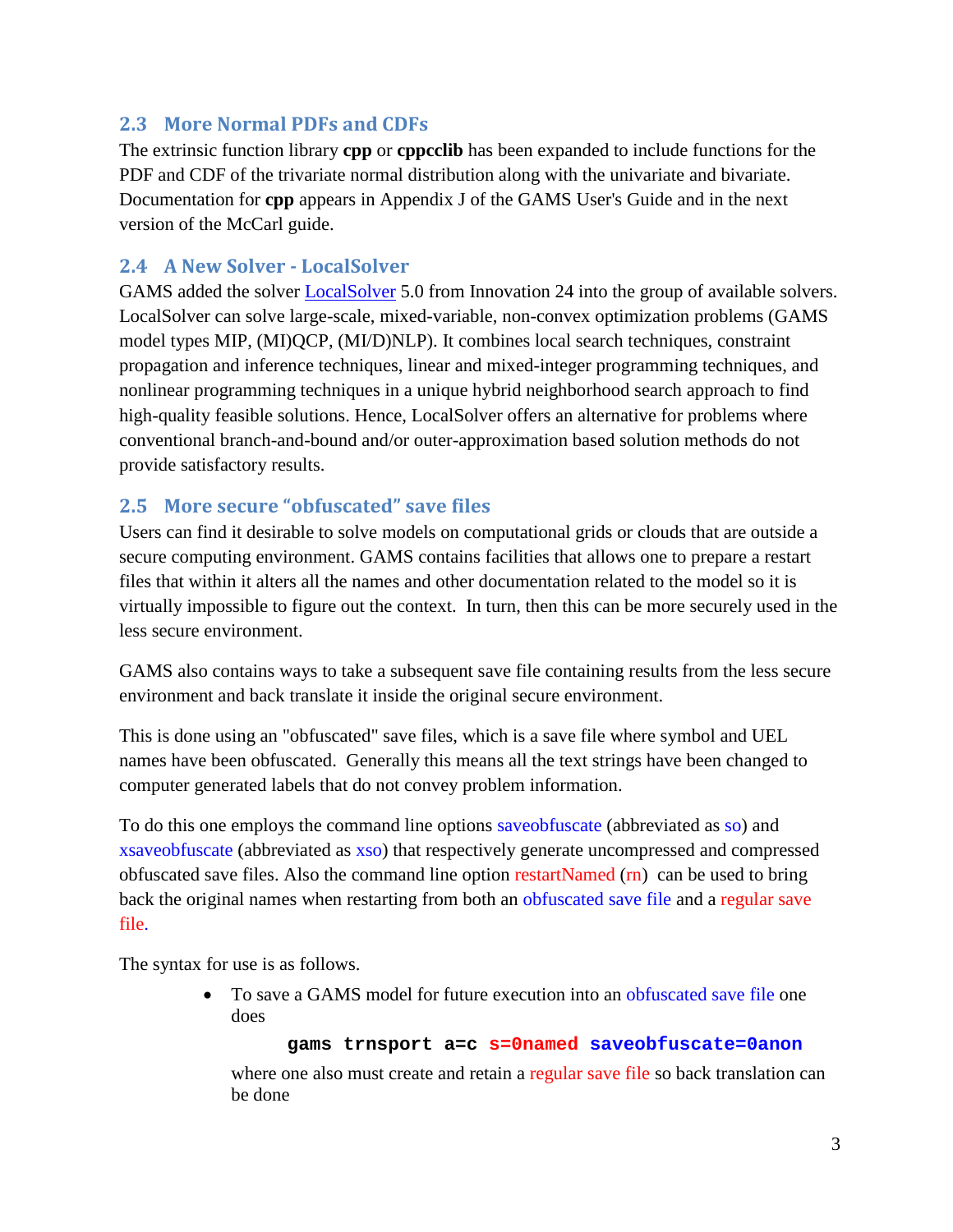• To start from the obfuscated save file and do a continued job with reporting and whatever else one would use

#### **gams more r=0anon rn=0named**

The obfuscated work file is basically the original save file but with all strings for symbols , set elements and explanatory text replaced with obfuscated names.

GAMS **obfuscates** by keeping the original length of the symbol/label and creating a sequence of strings e.g. for symbols of length 3 we create A00, A01, A02, ..., Z . Similarly for explanatory text, GAMS always uses the single quote character and creates many weird looking labels. For the other strings (symbol text and label text) we just change all characters in these strings. The only other strings obfuscated are the titles and subtitles. File names are not obfuscated.

The basic way this works is on the original machine you run

#### **gams mymodel a=c s=0named so=0obfuscated**

which yields an obfuscated restart file plus a local restart file that gives instructions for back translating the information. Note these files have not been executed since a compile only command lime parameter  $(a=c)$  was used

Now we move the obfuscated work file to a non-secure machine and start up execution of an empty file there restarting from the obfuscated save file and the in turn save the results.

The empty file can be created using

**execute "echo \* Empty > jobforremote.gms"**

the run can then be done as

**gams jobforremote r=0obfuscated s=1obfuscated**

which will execute the original job on the remote machine but in an obfuscated manner and create a saved file with the results.

In turn one can bring that file back to the original machine and run an additional job translating the results back using the local save file

**gams continue r=1obfuscated rn=0named**

#### <span id="page-3-0"></span>**2.6 Running jobs from within GAMS**

GAMS uses can start up jobs from within GAMS. These can be started immediately with asynchronous calls. An option also allows these to be started on different processors than the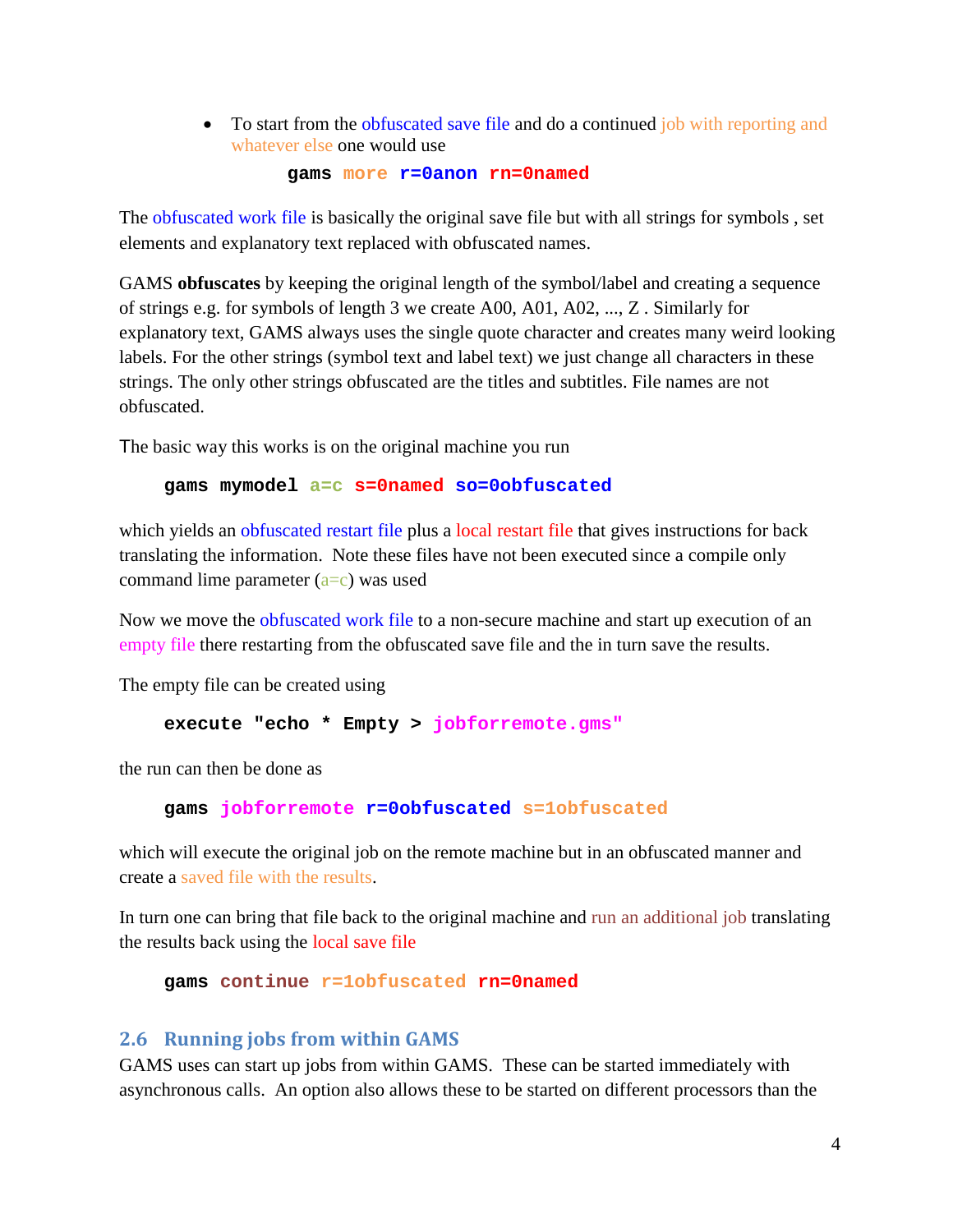one being used by the parent process. This involves using call, execute, and put utility with ASYNC and AsyncNC appended.

## <span id="page-4-0"></span>**2.7 Leads and lags over non ordered sets**

Lag and lead set operations require the set to be ordered and constant. In some special cases one would want to use lags and leads on dynamic and/or unordered sets. The dollar control option \$on/\$offOrder relaxes the ordering requirement.

# <span id="page-4-1"></span>**3 Updates to GDX utilities**

- GDX2SQLITE has been released and is a tool that can move data from GAMS to a SQLITE database.
- GDXDUMP has a new option SymbolsAsSet to write the symbol table for a set as data.
- GDXMRW has new utilities irgdx and iwgdx that facilitate exchanging indexed GDX data with Matlab.
- GDXRENAME is a new utility to rename set elements in a GDX file using a mapping given by a second GDX file called map.gdx. Searching for GDXRENAME on the GAMS web site reveals an example as will the next McCarl guide update

# <span id="page-4-2"></span>**4 Updates to the GAMS IDE**

• The help menu now has a link to the search page on the GAMS website

# <span id="page-4-3"></span>**5 Updates to APIs**

There are new API features

- Regarding the API that deals with GDX files also known as the "Indexed GDX" (IDX) library that allow reading and writing of indexed GDX files plus an example xp\_CalcInverseIDX.
- Making more GAMS options available regarding appending, dumping, error messages, tracing, and other items as discussed in the release notes
- The latest releases include tutorials on API usage in the GAMS system directory on your computer under the subdirectory <gams system directory>/docs/API. This document can also be accessed through the GAMSIDE Help menu under the subdirectory Docs in the subdirectory API..

## <span id="page-4-4"></span>**6 A new way to get help**

There is a new online experimental GAMS help system, which includes the McCarl guide. This is available at <http://www.gams.com/help/infocenter/index.jsp>

## <span id="page-4-5"></span>**7 Courses offered**

I will be teaching